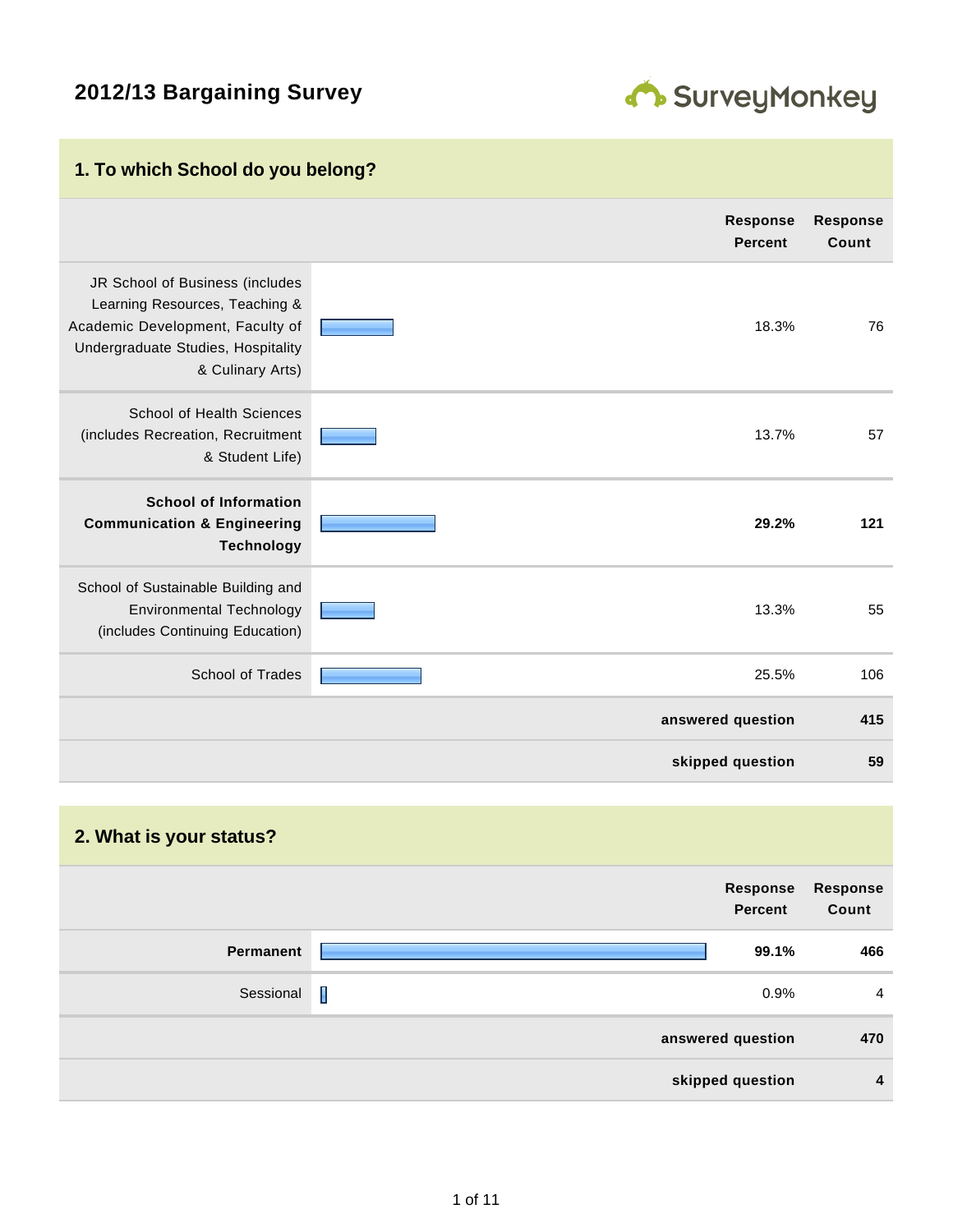| 3. Are you Full-time or Part-time? |                            |                          |
|------------------------------------|----------------------------|--------------------------|
|                                    | Response<br><b>Percent</b> | <b>Response</b><br>Count |
| <b>Full-Time</b>                   | 96.2%                      | 454                      |
| Part-Time                          | 3.8%<br><b>September</b>   | 18                       |
|                                    | answered question          | 472                      |
|                                    | skipped question           | $\overline{2}$           |

# **4. What is your age category?**

|               | Response<br>Percent | <b>Response</b><br>Count |
|---------------|---------------------|--------------------------|
| 30 or younger | 3.4%<br>ш           | 16                       |
| $31 - 45$     | 29.7%               | 140                      |
| $46 - 55$     | 40.7%               | 192                      |
| 56 and older  | 26.3%               | 124                      |
|               | answered question   | 472                      |
|               | skipped question    | $\mathbf{2}$             |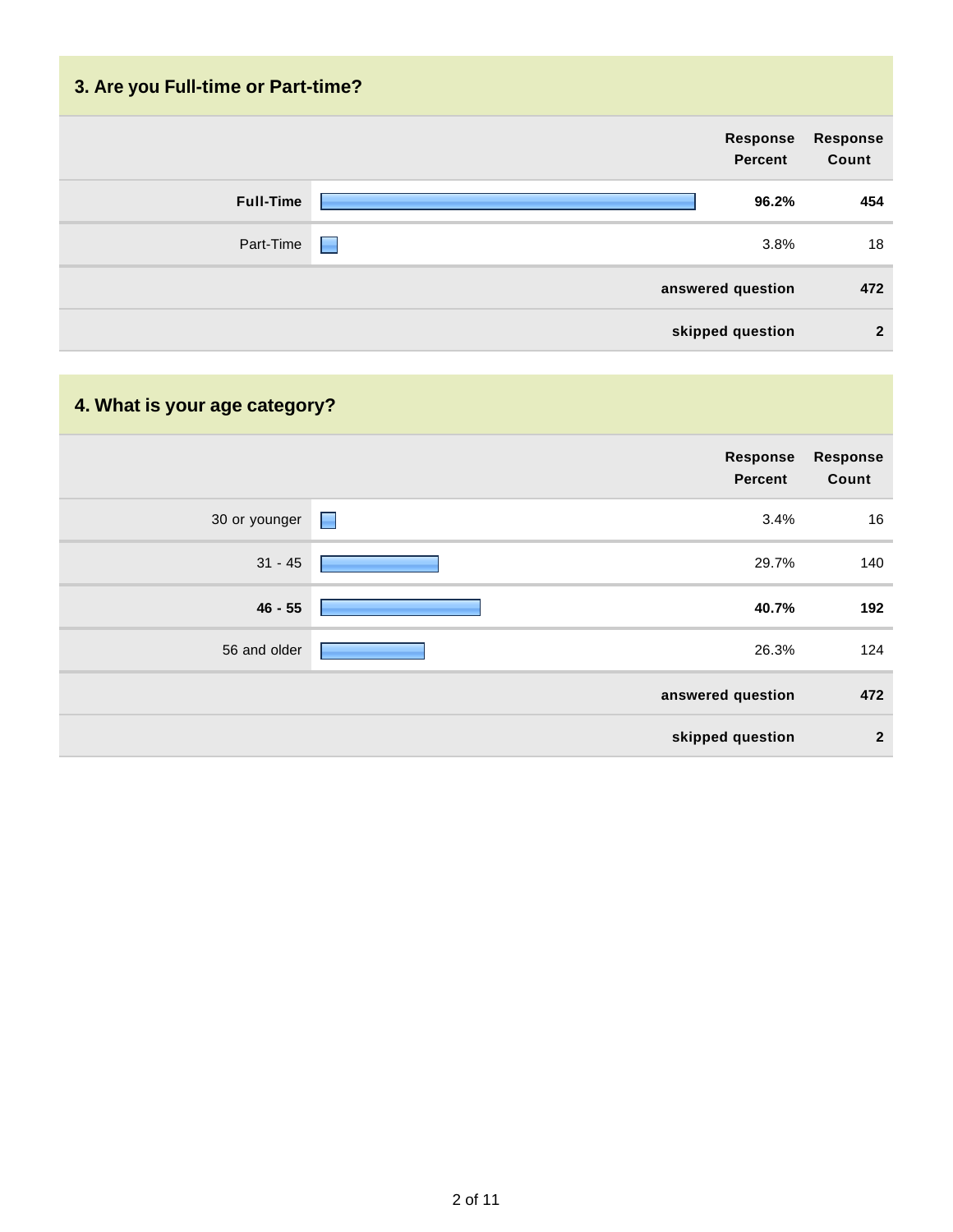# **5. How many years of service do you have as an academic staff member?**

|                         | <b>Response</b><br>Percent          | Response<br>Count       |
|-------------------------|-------------------------------------|-------------------------|
| $\mathbf{1}$            | 4.8%<br>and the                     | $22\,$                  |
| $\sqrt{2}$              | 4.8%                                | $22\,$                  |
| $\sqrt{3}$              | 3.7%                                | $17\,$                  |
| $\overline{4}$          | 6.7%                                | 31                      |
| $\overline{\mathbf{5}}$ | 9.3%                                | $\bf 43$                |
| $\,6$                   | 7.3%                                | $34\,$                  |
| $\boldsymbol{7}$        | $8.6\%$                             | $40\,$                  |
| $\,8\,$                 | 3.5%                                | $16\,$                  |
| $\boldsymbol{9}$        | 3.7%                                | $17\,$                  |
| $10\,$                  | 6.9%                                | $32\,$                  |
| $11$                    | 5.4%                                | $25\,$                  |
| $12\,$                  | 4.8%                                | $22\,$                  |
| $13\,$                  | 4.1%<br>and the                     | $19$                    |
| 14                      | 1.9%                                | $\boldsymbol{9}$        |
| $15\,$                  | 3.9%                                | $18\,$                  |
| $16\,$                  | 1.5%                                | $\overline{\mathbf{7}}$ |
| $17\,$                  | $\blacksquare$<br>1.7%              | $\bf 8$                 |
| 18                      | $\overline{\phantom{a}}$<br>$0.9\%$ | $\overline{4}$          |
| 19                      | $\blacksquare$<br>1.1%              | $\mathbf 5$             |
| $20\,$                  | $\blacksquare$<br>1.5%              | $\overline{7}$          |
| $21$                    | 1.5%                                | $\overline{7}$          |
| $22\,$                  | $\blacksquare$<br>2.4%              | $11$                    |
| 23                      | $\blacksquare$<br>1.3%              | $\,6\,$                 |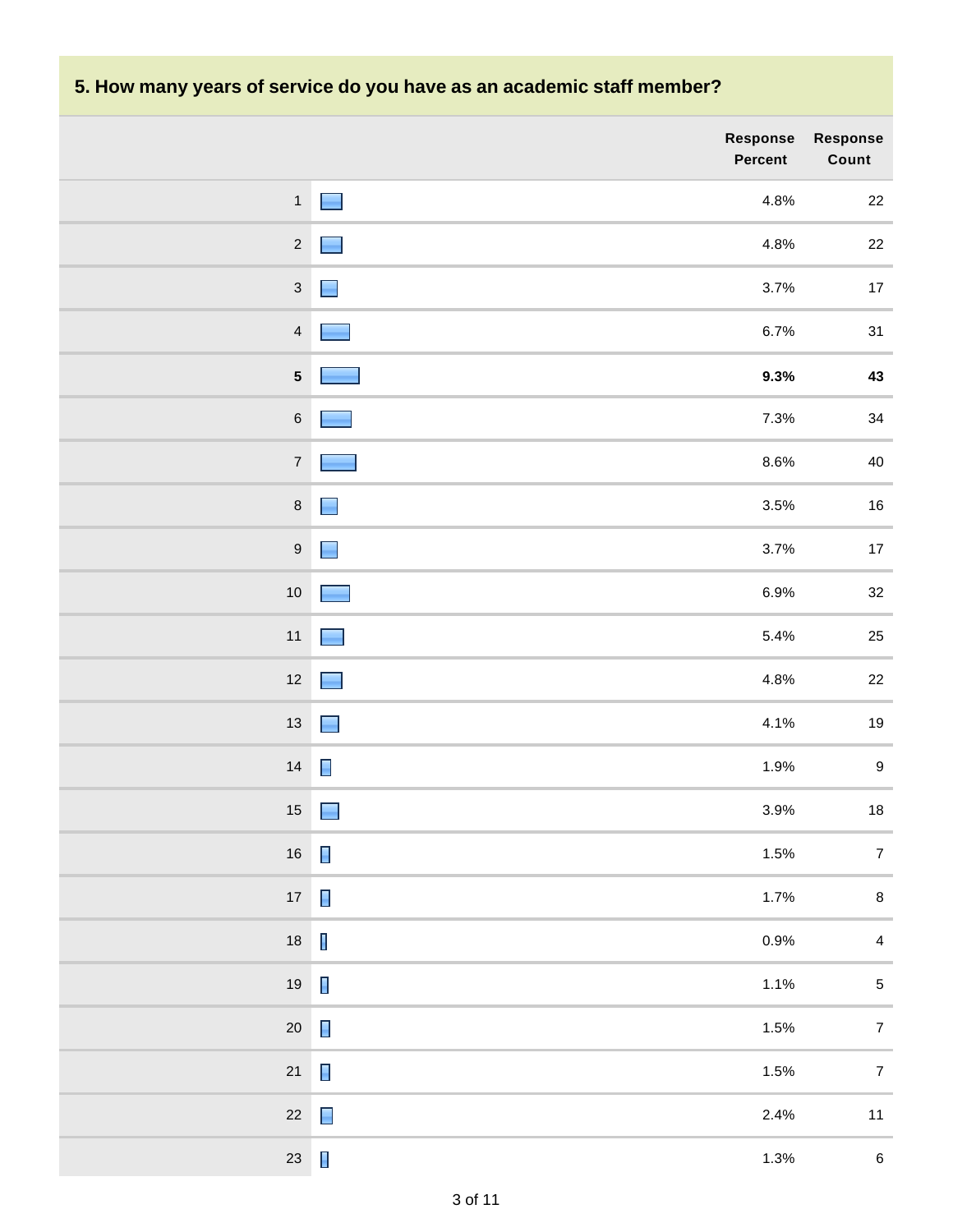| $\,6\,$          | $\blacksquare$<br>1.3%                                                                                                                                                                                                                                                                                                                                                                   | $24\,$     |
|------------------|------------------------------------------------------------------------------------------------------------------------------------------------------------------------------------------------------------------------------------------------------------------------------------------------------------------------------------------------------------------------------------------|------------|
| $\boldsymbol{9}$ | $\Box$<br>1.9%                                                                                                                                                                                                                                                                                                                                                                           | $25\,$     |
| $\sqrt{5}$       | $\blacksquare$<br>1.1%                                                                                                                                                                                                                                                                                                                                                                   | $26\,$     |
| $\sqrt{5}$       | $\blacksquare$<br>1.1%                                                                                                                                                                                                                                                                                                                                                                   | $27\,$     |
| $\sqrt{2}$       | $\begin{array}{c} \hline \end{array}$<br>0.4%                                                                                                                                                                                                                                                                                                                                            | ${\bf 28}$ |
| $\sqrt{2}$       | $\begin{array}{c} \rule{0pt}{2.5ex} \rule{0pt}{2.5ex} \rule{0pt}{2.5ex} \rule{0pt}{2.5ex} \rule{0pt}{2.5ex} \rule{0pt}{2.5ex} \rule{0pt}{2.5ex} \rule{0pt}{2.5ex} \rule{0pt}{2.5ex} \rule{0pt}{2.5ex} \rule{0pt}{2.5ex} \rule{0pt}{2.5ex} \rule{0pt}{2.5ex} \rule{0pt}{2.5ex} \rule{0pt}{2.5ex} \rule{0pt}{2.5ex} \rule{0pt}{2.5ex} \rule{0pt}{2.5ex} \rule{0pt}{2.5ex} \rule{0$<br>0.4% | $29\,$     |
| $\sqrt{5}$       | $\blacksquare$<br>1.1%                                                                                                                                                                                                                                                                                                                                                                   | $30\,$     |
| $\overline{4}$   | $\mathbf{I}$<br>0.9%                                                                                                                                                                                                                                                                                                                                                                     | 31         |
| $\mathbf{1}$     | $\begin{array}{c} \rule{0pt}{2.5ex} \rule{0pt}{2.5ex} \rule{0pt}{2.5ex} \rule{0pt}{2.5ex} \rule{0pt}{2.5ex} \rule{0pt}{2.5ex} \rule{0pt}{2.5ex} \rule{0pt}{2.5ex} \rule{0pt}{2.5ex} \rule{0pt}{2.5ex} \rule{0pt}{2.5ex} \rule{0pt}{2.5ex} \rule{0pt}{2.5ex} \rule{0pt}{2.5ex} \rule{0pt}{2.5ex} \rule{0pt}{2.5ex} \rule{0pt}{2.5ex} \rule{0pt}{2.5ex} \rule{0pt}{2.5ex} \rule{0$<br>0.2% | $32\,$     |
| $\pmb{0}$        | 0.0%                                                                                                                                                                                                                                                                                                                                                                                     | 33         |
| $\pmb{0}$        | 0.0%                                                                                                                                                                                                                                                                                                                                                                                     | 34         |
| $\pmb{0}$        | 0.0%                                                                                                                                                                                                                                                                                                                                                                                     | 35         |
| $\sqrt{2}$       | $\begin{array}{c} \hline \end{array}$<br>0.4%                                                                                                                                                                                                                                                                                                                                            | $36+$      |
| 463              | answered question                                                                                                                                                                                                                                                                                                                                                                        |            |
| $11$             | skipped question                                                                                                                                                                                                                                                                                                                                                                         |            |

# **6. What length of Collective Agreement would you prefer?**

|                       |                          | Response<br><b>Percent</b> | <b>Response</b><br>Count |
|-----------------------|--------------------------|----------------------------|--------------------------|
| One Year              | $\blacksquare$           | 3.0%                       | 14                       |
| Two Year              |                          | 28.0%                      | 132                      |
| <b>Three Year</b>     |                          | 65.4%                      | 308                      |
| More than Three Years | <b>The Second Second</b> | 3.6%                       | 17                       |
|                       |                          | answered question          | 471                      |
|                       |                          | skipped question           | 3                        |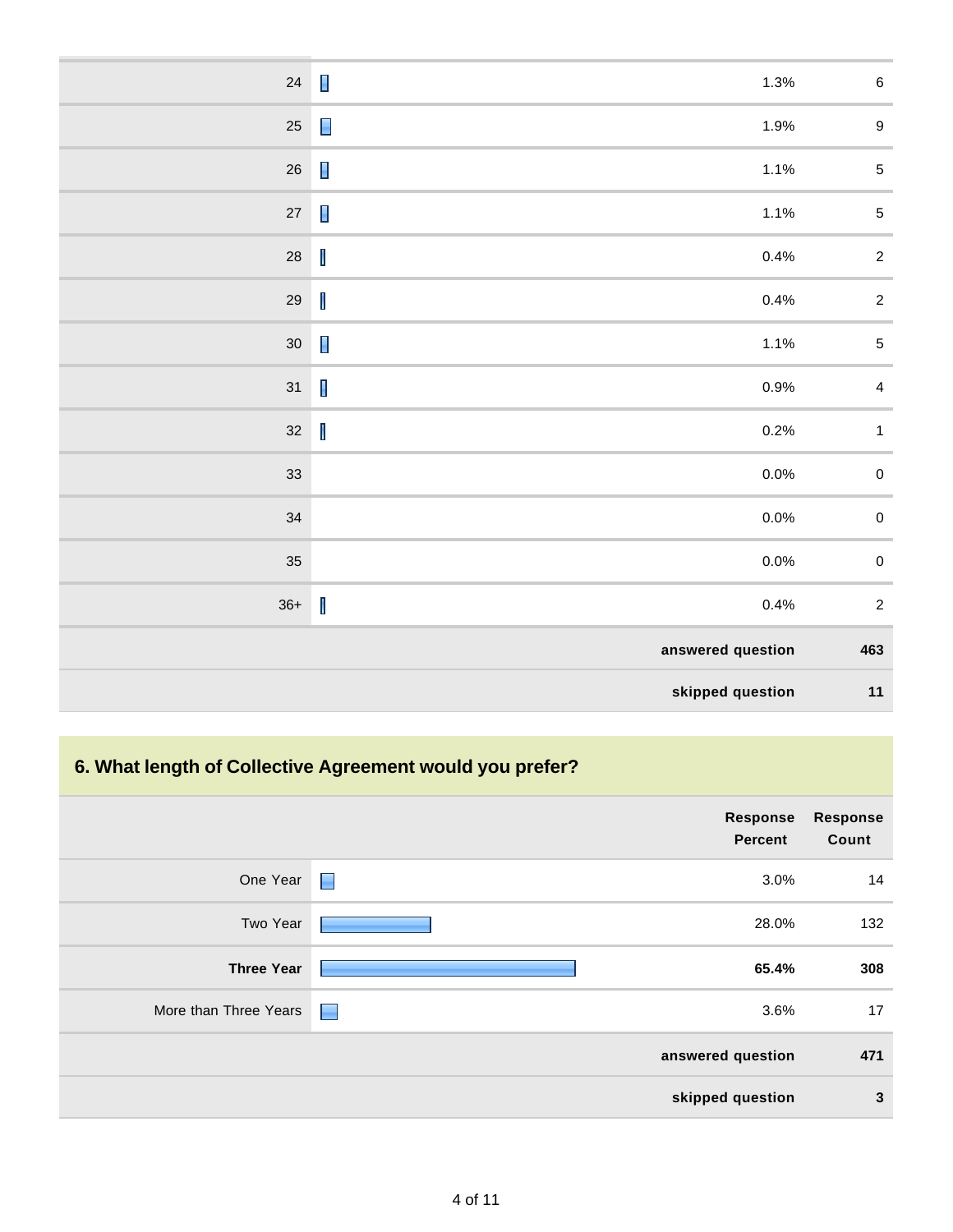# **7. How would you rank the following three bargaining goals for the 2013 Negotiations?**

|                                                                                     | <b>Most Important</b> | Somewhat<br>Important | <b>Least Important</b> | Rating<br>Average | <b>Response</b><br>Count |
|-------------------------------------------------------------------------------------|-----------------------|-----------------------|------------------------|-------------------|--------------------------|
| Improving Wages (including general<br>wage increases, cost of living<br>adjustment) | 72.1% (307)           | 24.4% (104)           | $3.5\%$ (15)           | 1.31              | 426                      |
| Improving Benefits (medical/dental<br>insurance, sick leave, LTD, EPDA,<br>EEF)     | 25.8% (111)           | 57.8% (249)           | 16.5% (71)             | 1.91              | 431                      |
| Improving other Sections of the<br><b>Collective Agreement</b>                      | $9.8\%$ (44)          | 21.3% (95)            | 68.9% (308)            | 2.59              | 447                      |
|                                                                                     |                       |                       |                        | answered question | 468                      |
|                                                                                     |                       |                       |                        | skipped question  | 6                        |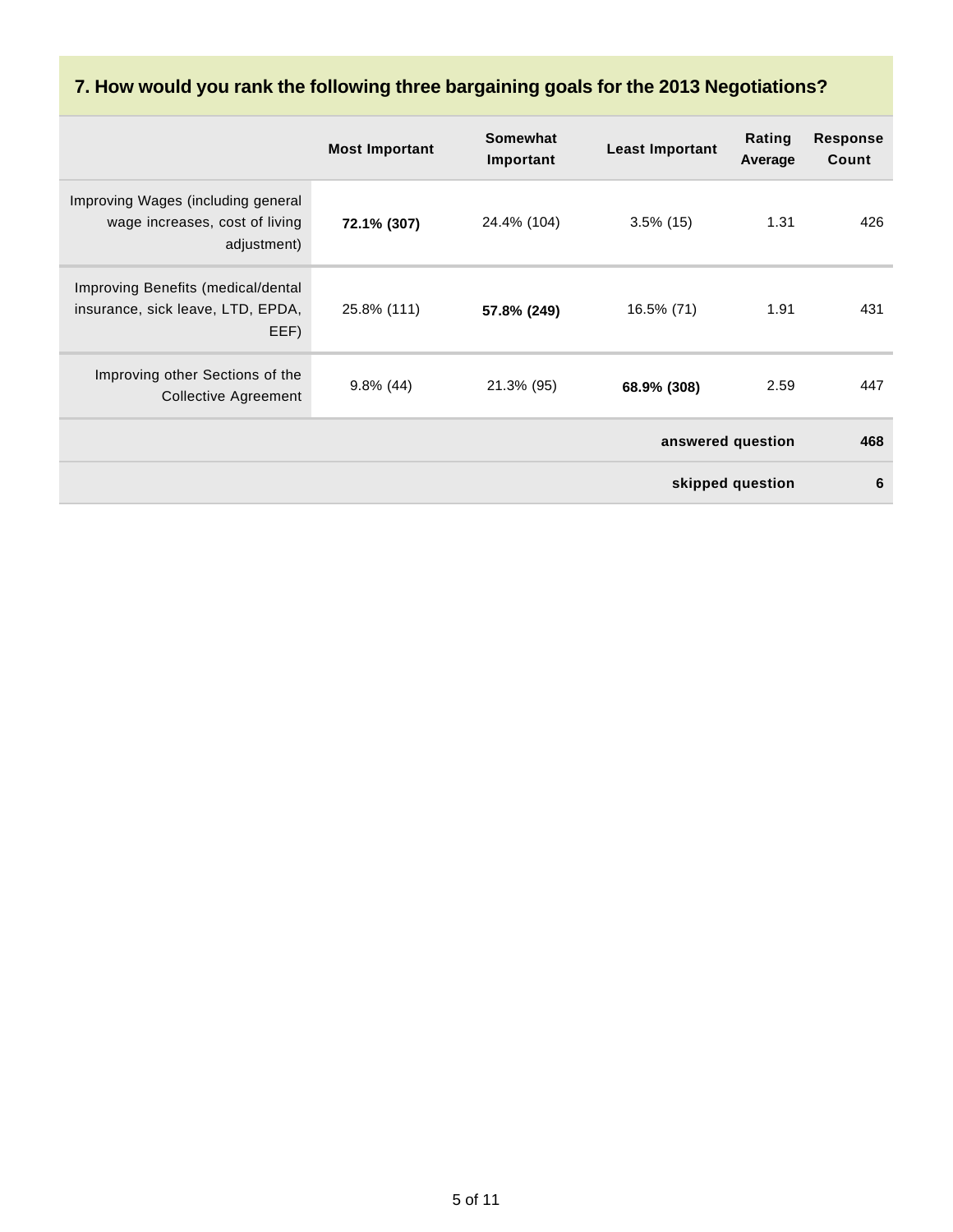### **8. If improving Sections of the Collective Agreement is important to you, prioritize the list from least important (10).**

|                                            | <b>Most</b><br>Important | $\mathbf{2}$  | 3             | 4             | 5             | 6             | $\overline{7}$ | 8             | 9              | Im |
|--------------------------------------------|--------------------------|---------------|---------------|---------------|---------------|---------------|----------------|---------------|----------------|----|
| Section 15 - Work Schedule                 | 5.3% (22)                | 16.3%<br>(68) | 14.4%<br>(60) | 15.6%<br>(65) | 16.0%<br>(67) | 11.2%<br>(47) | 9.6%<br>(40)   | 5.7%<br>(24)  | 4.8%<br>(20)   | 1  |
| Section 16 - Workloads                     | 25.3%<br>(109)           | 18.6%<br>(80) | 15.6%<br>(67) | 11.6%<br>(50) | 8.8%<br>(38)  | 10.5%<br>(45) | 3.0%<br>(13)   | 3.3%<br>(14)  | 2.8%<br>(12)   | 0  |
| Section 17 - Paid Holidays                 | $2.0\%$ (8)              | 6.4%<br>(26)  | 11.5%<br>(47) | 15.2%<br>(62) | 18.9%<br>(77) | 15.2%<br>(62) | 16.0%<br>(65)  | 8.8%<br>(36)  | 4.2%<br>(17)   | 1  |
| Section 24 - Professional<br>Development   | 7.1% (29)                | 11.9%<br>(49) | 14.6%<br>(60) | 17.0%<br>(70) | 13.1%<br>(54) | 13.4%<br>(55) | 10.2%<br>(42)  | 7.3%<br>(30)  | 4.4%<br>(18)   | 1  |
| Section 28 - Long Term Disability<br>(LTD) | $0.8\%$ (3)              | 2.8%<br>(11)  | 5.5%<br>(22)  | 6.0%<br>(24)  | 10.8%<br>(43) | 16.3%<br>(65) | 27.8%<br>(111) | 18.5%<br>(74) | 10.0%<br>(40)  | 1  |
| Section 29 - Health Plan Benefits          | 8.5% (36)                | 19.6%<br>(83) | 15.8%<br>(67) | 16.5%<br>(70) | 17.0%<br>(72) | 12.1%<br>(51) | 5.2%<br>(22)   | 3.3%<br>(14)  | 1.9%<br>(8)    | 0  |
| Section 39 - Protective Clothing           | $0.2\%$ (1)              | 0.5%<br>(2)   | 2.5%<br>(10)  | 2.5%<br>(10)  | 2.7%<br>(11)  | 5.6%<br>(23)  | 8.3%<br>(34)   | 14.7%<br>(60) | 27.2%<br>(111) |    |
| Section 55 - Salary & Allowances           | 46.2%<br>(203)           | 17.8%<br>(78) | 12.3%<br>(54) | 9.3%<br>(41)  | 5.9%<br>(26)  | 3.2%<br>(14)  | 1.6%<br>(7)    | 2.3%<br>(10)  | 0.9%<br>(4)    | 0  |
| Section 56 - Phased-in-Retirement<br>Plan  | $3.5\%$ (15)             | 6.9%<br>(30)  | 7.6%<br>(33)  | 6.5%<br>(28)  | 7.2%<br>(31)  | 9.7%<br>(42)  | 10.9%<br>(47)  | 20.8%<br>(90) | 18.9%<br>(82)  | 8. |
| Other - Please specify below               | $9.0\%$ (11)             | 5.7%<br>(7)   | 5.7%<br>(7)   | 6.6%<br>(8)   | 0.8%<br>(1)   | 4.1%<br>(5)   | 2.5%<br>(3)    | 2.5%<br>(3)   | 10.7%<br>(13)  | Ţ  |

The Other Section(s) of the Collective Agreement which are in

**a**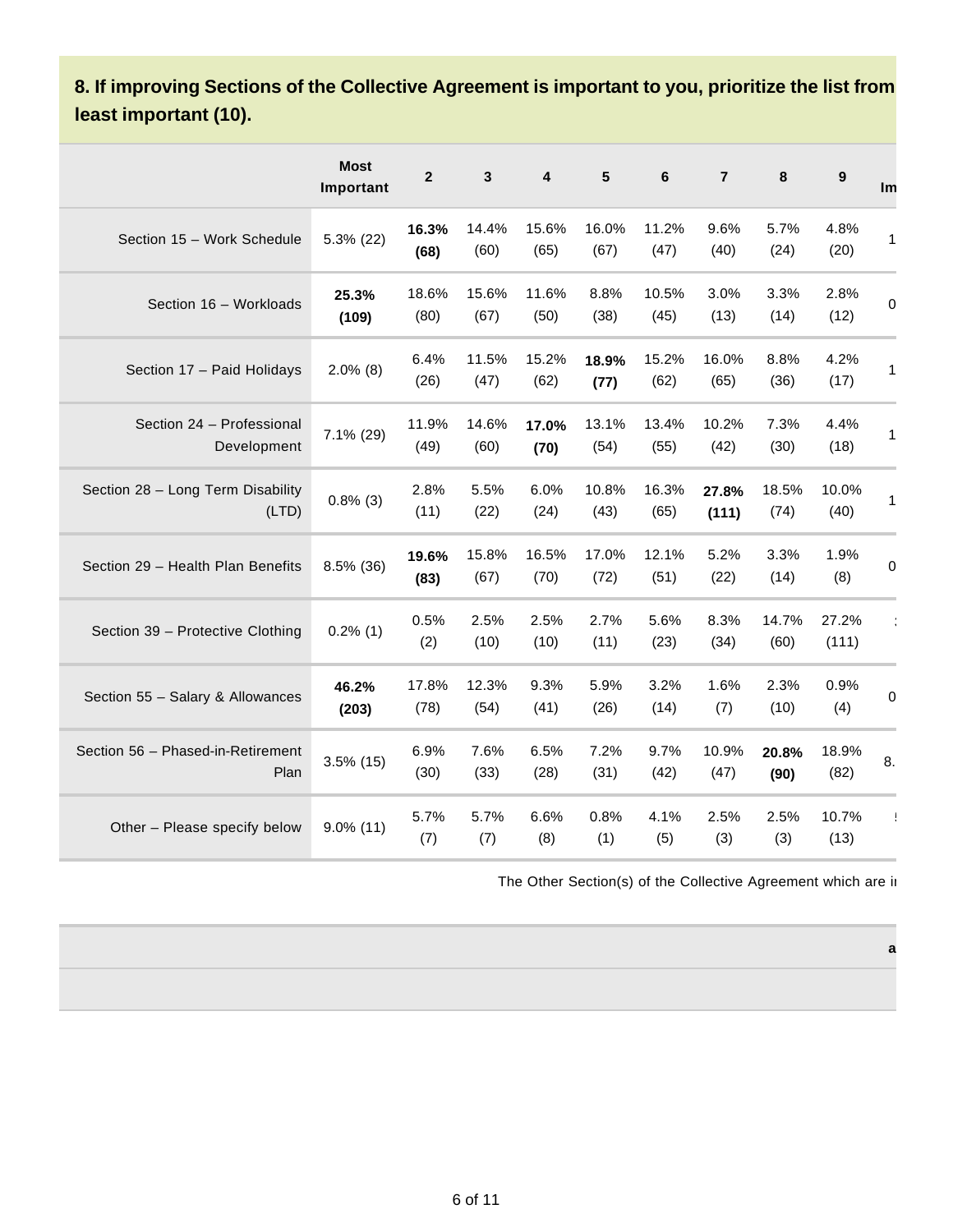### **9. Considering the following health care items, prioritize the list from most important (1) to least important (5) to you.**

|                                                                               | <b>Most</b><br>Important | $\overline{2}$ | $\overline{3}$ | 4              | Least<br>Important | Rating<br>Average | <b>Response</b><br>Count |
|-------------------------------------------------------------------------------|--------------------------|----------------|----------------|----------------|--------------------|-------------------|--------------------------|
| Improve basic dental coverage                                                 | 25.4%<br>(112)           | 28.8%<br>(127) | 25.4%<br>(112) | 16.1%<br>(71)  | 4.3% (19)          | 2.45              | 441                      |
| Improve orthodontic coverage                                                  | 10.7%<br>(47)            | 13.2%<br>(58)  | 20.0%<br>(88)  | 20.7%<br>(91)  | 35.5%<br>(156)     | 3.57              | 440                      |
| Improve Extended Health coverage<br>(ie. massage, chiropractic,<br>orthotics) | 26.5%<br>(116)           | 21.5%<br>(94)  | 24.9%<br>(109) | 16.9%<br>(74)  | 10.3%<br>(45)      | 2.63              | 438                      |
| Improve LTD/Life Insurance<br>coverage                                        | 7.5% (33)                | 8.9%<br>(39)   | 12.8%<br>(56)  | 32.6%<br>(143) | 38.3%<br>(168)     | 3.85              | 439                      |
| Improve Vision Care                                                           | 31.0%<br>(138)           | 29.7%<br>(132) | 18.0%<br>(80)  | 12.6%<br>(56)  | 8.8% (39)          | 2.38              | 445                      |
|                                                                               |                          |                |                |                | answered question  |                   | 456                      |
|                                                                               |                          |                |                |                |                    | skipped question  | 18                       |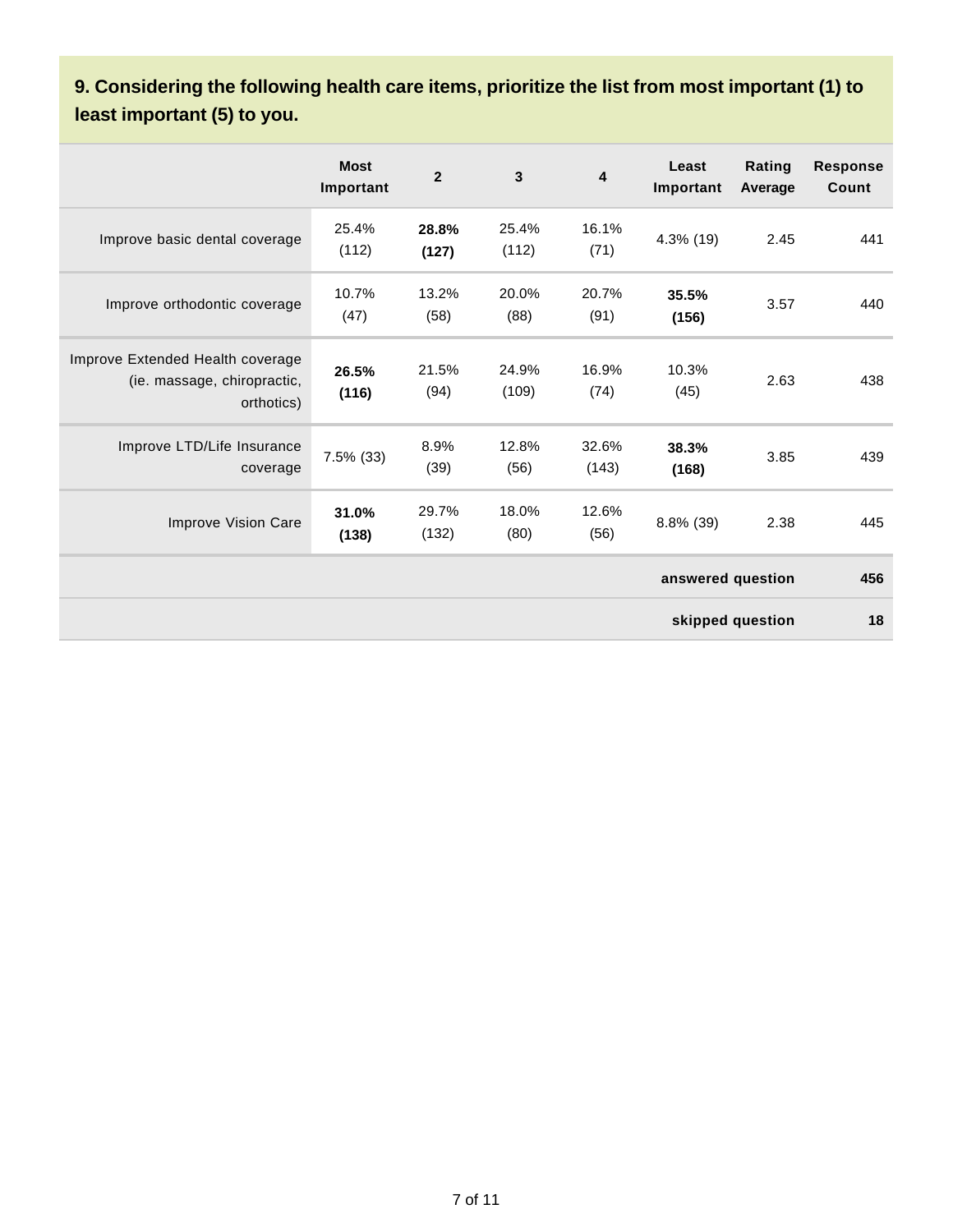**10. How would you like to achieve improved or additional health care coverage? Prioritize the following list from most acceptable (1) to most least acceptable (4) to you.**

|                                                                                                                 | <b>Most</b><br>Acceptable | $\overline{2}$ | 3           | Least<br>Acceptable | Rating<br>Average | <b>Response</b><br>Count |
|-----------------------------------------------------------------------------------------------------------------|---------------------------|----------------|-------------|---------------------|-------------------|--------------------------|
| Willing to trade one service<br>coverage for another (ie. trade<br>massage therapy coverage for<br>vision care) | 60.0% (257)               | 15.4% (66)     | 15.9% (68)  | $8.6\%$ (37)        | 1.73              | 428                      |
| Willing to take a lower wage<br>increase to cover additional cost of<br>benefit                                 | $7.1\%$ (30)              | 15.7% (66)     | 29.9% (126) | 47.3% (199)         | 3.17              | 421                      |
| Willing to accept cost-sharing of<br>premiums for additional benefits                                           | 29.7% (124)               | 51.4% (215)    | 17.5% (73)  | $1.4\%$ (6)         | 1.91              | 418                      |
| Willing to pay entire premium for<br>additional coverage                                                        | $3.6\%$ (15)              | 16.0% (67)     | 36.4% (152) | 44.0% (184)         | 3.21              | 418                      |
|                                                                                                                 |                           |                |             | answered question   |                   | 445                      |
|                                                                                                                 |                           |                |             |                     | skipped question  | 29                       |

#### **11. Are changes needed to Section 39 Protective Clothing?**

|                   | <b>Response</b><br><b>Percent</b> | <b>Response</b><br>Count |
|-------------------|-----------------------------------|--------------------------|
| Yes               | 10.5%                             | 46                       |
| <b>No</b>         | 23.9%                             | 105                      |
| <b>Don't Know</b> | 65.6%                             | 288                      |
|                   | answered question                 | 439                      |
|                   | skipped question                  | 35                       |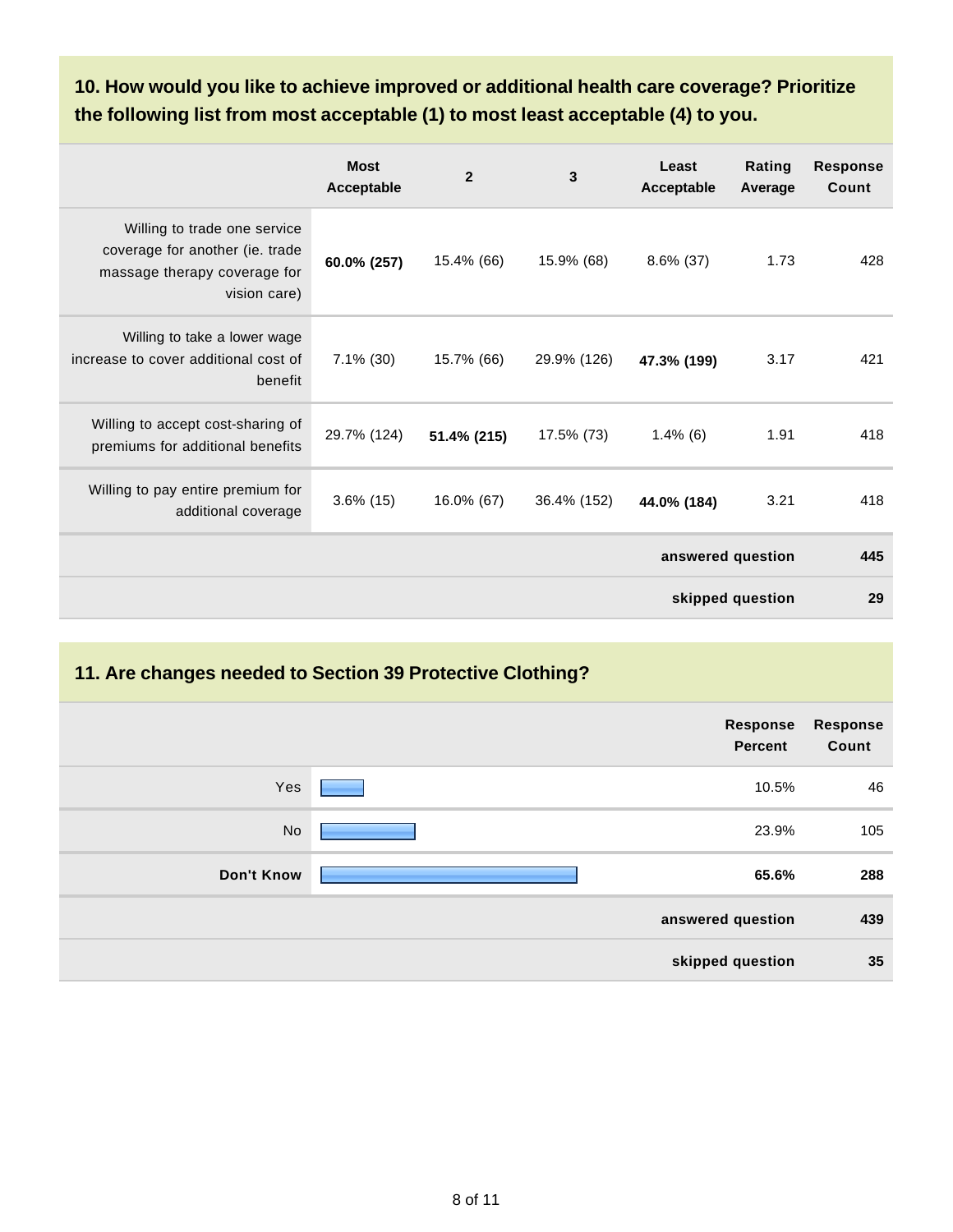# **12. Consider the items listed below and prioritize the list from most important (1) to least important (3) to you.**

|                                                                                          | <b>Most Important</b> | $\overline{2}$ | <b>Least Important</b> | Rating<br>Average | <b>Response</b><br>Count |
|------------------------------------------------------------------------------------------|-----------------------|----------------|------------------------|-------------------|--------------------------|
| <b>Voluntary Separation Incentive</b><br>Program                                         | 23.7% (99)            | 28.0% (117)    | 48.3% (202)            | 2.25              | 418                      |
| Health & Wellness Programs                                                               | 41.8% (178)           | 44.6% (190)    | 13.6% (58)             | 1.72              | 426                      |
| Re-establish a credential<br>improvement fund (i.e. Educational<br>Enhancement Fund-EEF) | 36.0% (154)           | 27.3% (117)    | 36.7% (157)            | 2.01              | 428                      |
| answered question                                                                        |                       |                |                        |                   | 437                      |
| skipped question                                                                         |                       |                |                        |                   | 37                       |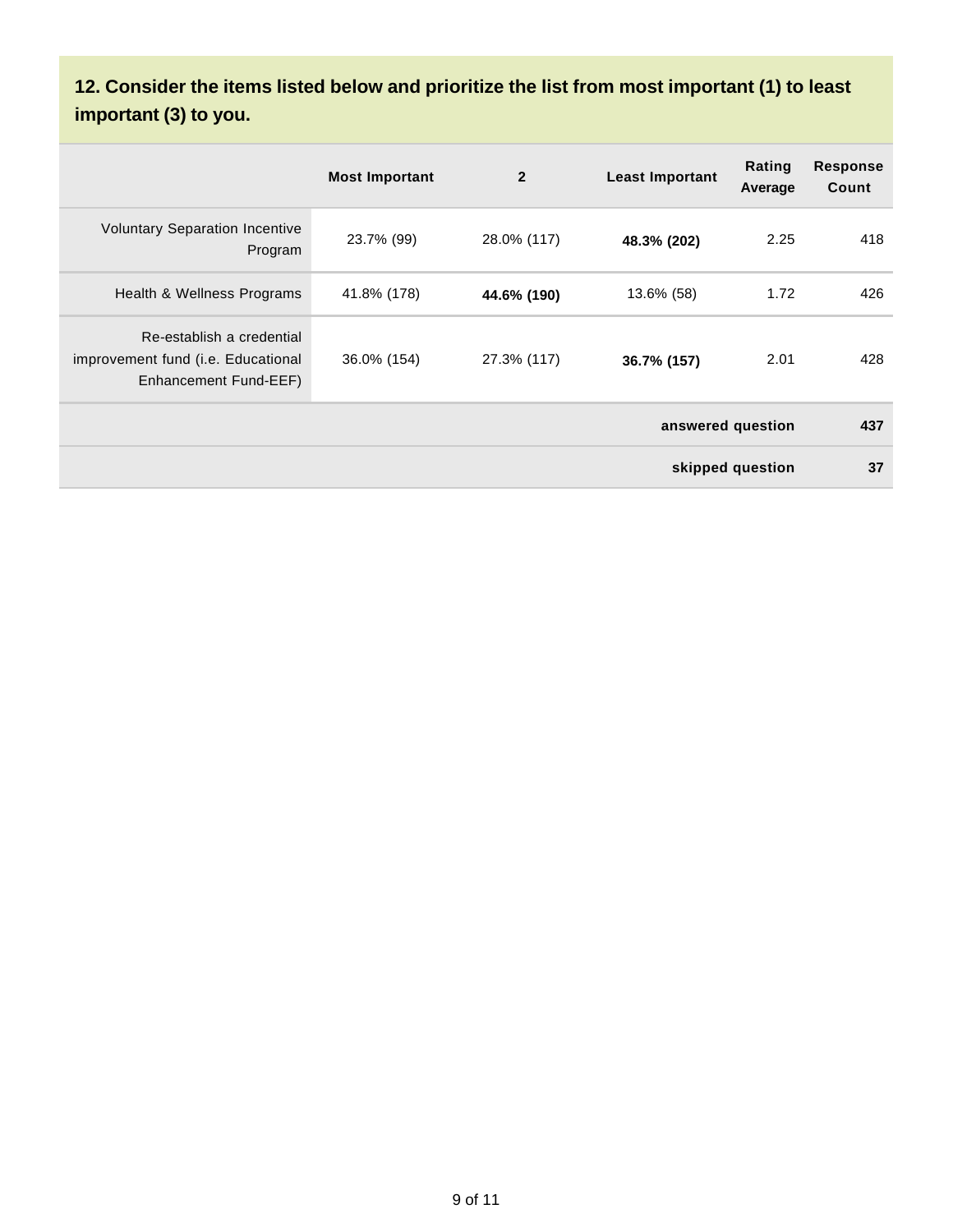### **13. If a Credential Improvement Fund were to be re-established, consider the following changes below and prioritize from most important (1) to least important (4) to you.**

|                                                                                                                                                        | <b>Most</b><br>Important | $\overline{2}$ | 3            | Least<br>Important | Rating<br>Average | <b>Response</b><br>Count |
|--------------------------------------------------------------------------------------------------------------------------------------------------------|--------------------------|----------------|--------------|--------------------|-------------------|--------------------------|
| Funding established on a School<br>basis, whereby members from that<br>School could access the funding as<br>needed                                    | 16.0% (63)               | 21.1% (83)     | 32.2% (127)  | 30.7% (121)        | 2.78              | 394                      |
| Funding established on a per<br>member basis whereby each<br>member is allotted a specific<br>amount that expires at the end of<br>each year           | $4.6\%$ (18)             | 40.2% (156)    | 36.6% (142)  | 18.6% (72)         | 2.69              | 388                      |
| Funding established on a per<br>member basis whereby each<br>member is allotted a specific<br>annual amount that can be carried<br>forward for 3 years | 70.1% (284)              | 20.5% (83)     | $8.1\%$ (33) | $1.2\%$ (5)        | 1.40              | 405                      |
| Establishment of a plan outside the<br>Collective Agreement (as done at<br>SAIT)                                                                       | 10.5% (41)               | 19.2% (75)     | 22.0% (86)   | 48.3% (189)        | 3.08              | 391                      |
| answered question                                                                                                                                      |                          |                |              |                    | 413               |                          |
| skipped question                                                                                                                                       |                          |                |              | 61                 |                   |                          |